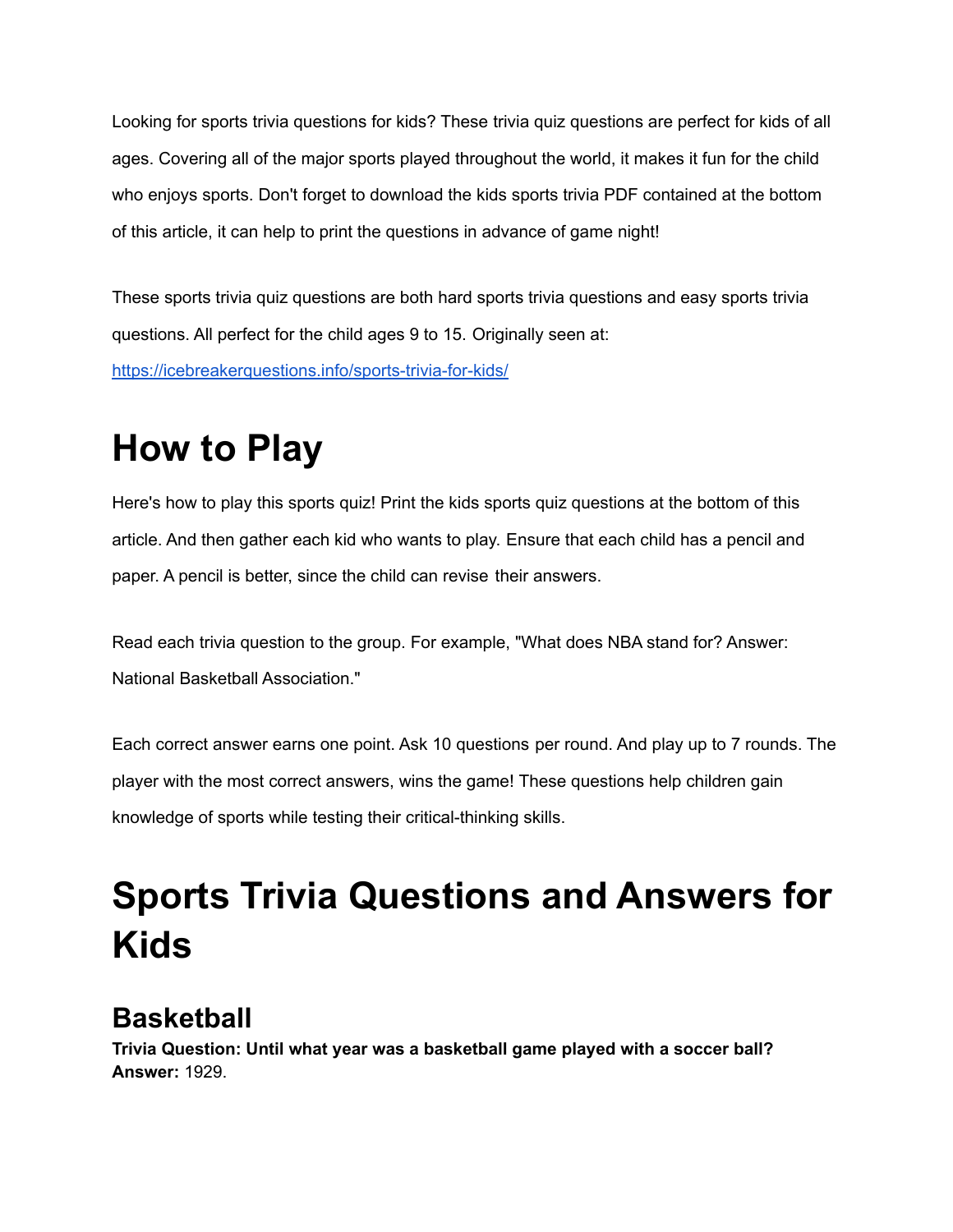**Trivia Question: What color was the original basketball? Answer:** Brown.

**Trivia Question: How is a goal scored in basketball? Answer:** When a team shoots into the basket.

**Trivia Question: How many playoff points has Michael Jordan scored? Answer:** 5,987.

**Trivia Question: What is the diameter of a basketball rim? Answer:** 18 inches.

**Trivia Question: How tall is an NBA basketball hoop? Answer:** 10 feet.

**Trivia Question: Who is the shortest basketball player of all time? Answer:** Muggsy Bogues.

**Trivia Question: What year was women's basketball added to the Olympics? Answer:** 1976.

**Trivia Question: What athlete is a member of both the football and basketball hall of fame? Answer:** Cal Hubbard.

**Trivia Question: What year was the distinction between a professional and amateur basketball player dropped? Answer:** 1989.

### **Football**

**Trivia Question: What year did football players first start wearing helmets? Answer:** 1943.

**Trivia Question: In 1943 the Chicago Bears had how many rare "ties" in a football game?**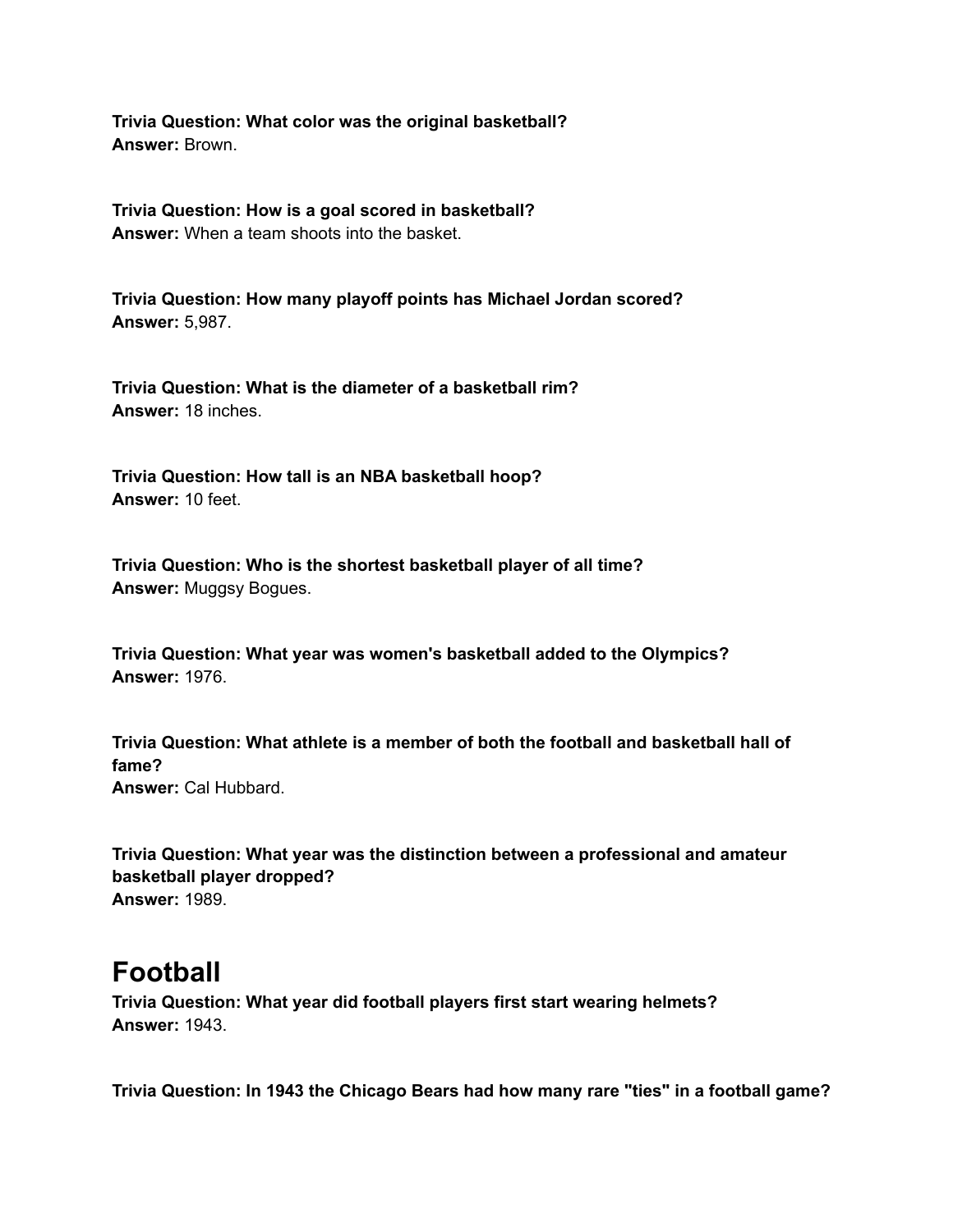**Answer:** 6.

**Trivia Question: How much did a 30-second commercial cost in the 2011 Super bowl? Answer:** \$30M.

**Trivia Question: What is the current value of the Dallas Cowboys franchise? Answer:** \$1.5B.

**Trivia Question: How much money does the NFL make annually? Answer:** \$1B+.

**Trivia Question: What football team was the first to have professional cheerleaders? Answer:** The Colts.

**Trivia Question: What football player was the first to receive a start on the Hollywood Walk of Fame? Answer:** Terry Bradshaw.

**Trivia Question: Who was the first African-American quarterback to play in the NFL? Answer:** Willie Thrower.

**Trivia Question: Which professional football players are brothers and quarterbacks? Answer:** Eli and Peyton Manning.

**Trivia Question: Who makes the Vince Lombardi trophy? Answer:** Tiffany & Co.

#### **Soccer**

**Trivia Question: What was the longest winning streak for the LA Galaxy? Answer:** 15 games.

**Trivia Question: What was filled in the first soccer balls in China? Answer:** Rubble.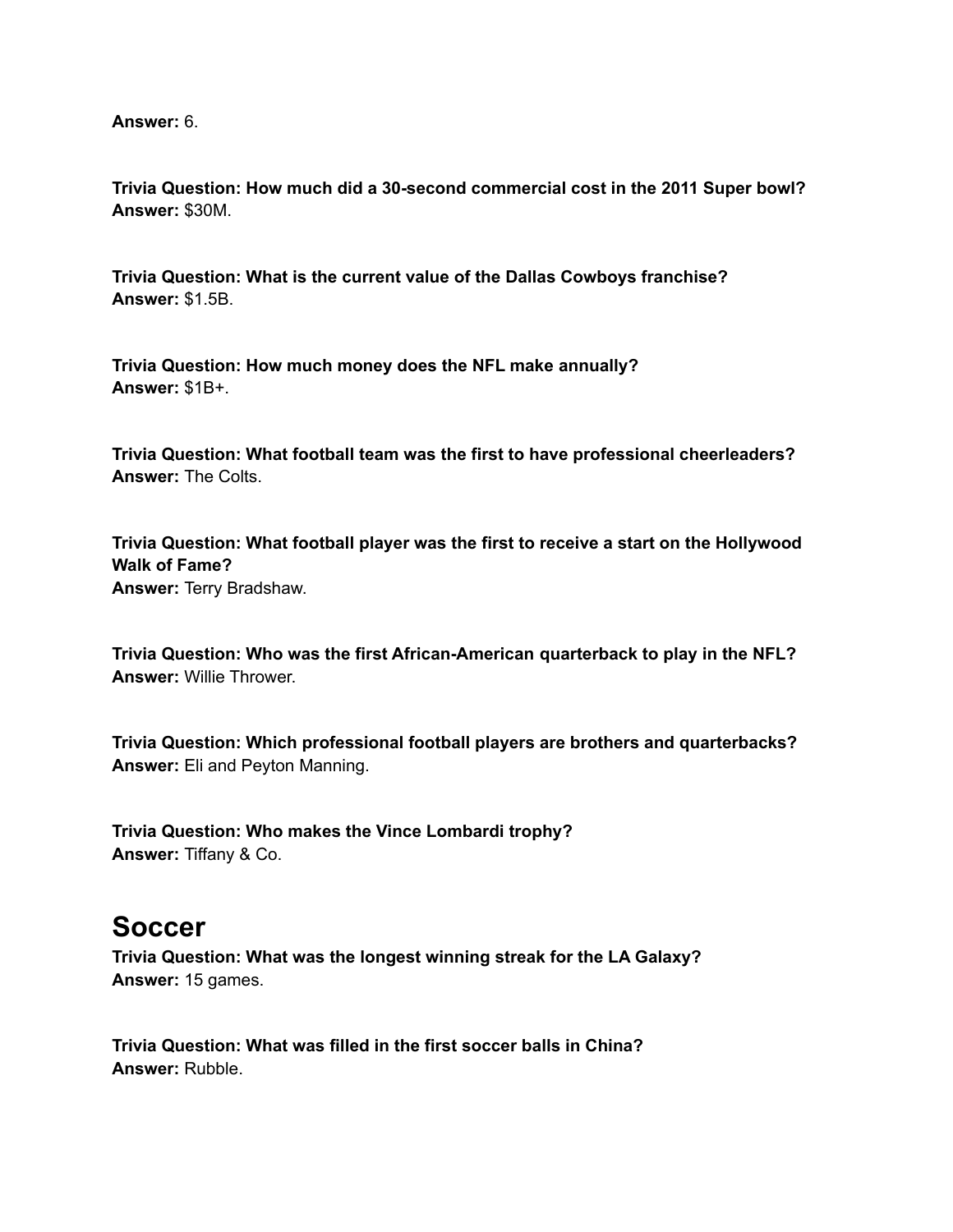**Trivia Question: What's a grassy soccer field called? Answer:** A pitch.

**Trivia Question: How long is a soccer game? Answer:** 90-minutes long.

**Trivia Question: How many soccer fans are there in America? Answer:** 33 million.

**Trivia Question: Where did the term "soccer" originate from? Answer:** England.

**Trivia Question: When was the first live broadcast of a soccer match? Answer:** 1937.

**Trivia Question: How many miles does a soccer player run per match? Answer:** 7-miles.

**Trivia Question: Who was the first player to be MVP in the World Cup as of 2002? Answer:** Oliver Kahn.

**Trivia Question: What is the most goals scored in a year? Answer:** 27.

## **Rugby**

**Trivia Question: When did the first England rugby team first come about? Answer:** 1871.

**Trivia Question: What year was rugby founded? Answer:** 1823.

**Trivia Question: What are the two types of rugby? Answer:** Rugby Union and Rugby League.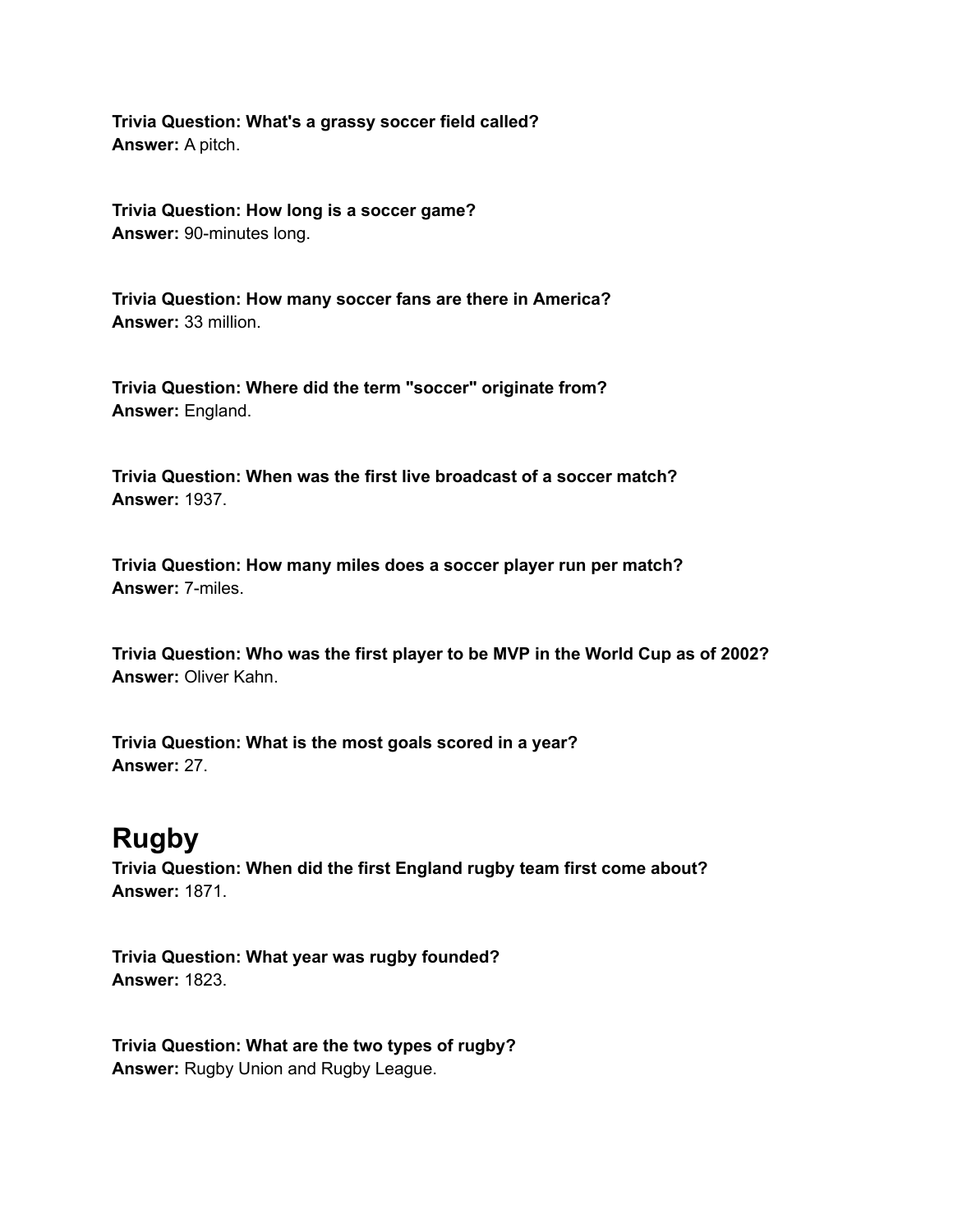**Trivia Question: Wales plays for which of the rugby leagues? Answer:** Rugby Union.

**Trivia Question: What is the rugby world championship called? Answer:** Rugby World Cup.

**Trivia Question: How often is the rugby world cup held? Answer:** Every 4 years.

**Trivia Question: How many players are on a rugby team? Answer:** 15 players.

**Trivia Question: How many teams play in a rugby match? Answer:** 2.

**Trivia Question: When will the next world cup be held? Answer:** 2023.

**Trivia Question: Where is Rugby Union played? Answer:** England.

## **Tennis**

**Trivia Question: September 23rd is called what? Answer:** Tennis Day.

**Trivia Question: What is the official name for tennis? Answer:** Lawn Tennis.

**Trivia Question: What color are tennis balls? Answer:** Neon yellow.

**Trivia Question: How long is a tennis court? Answer:** 78 feet long.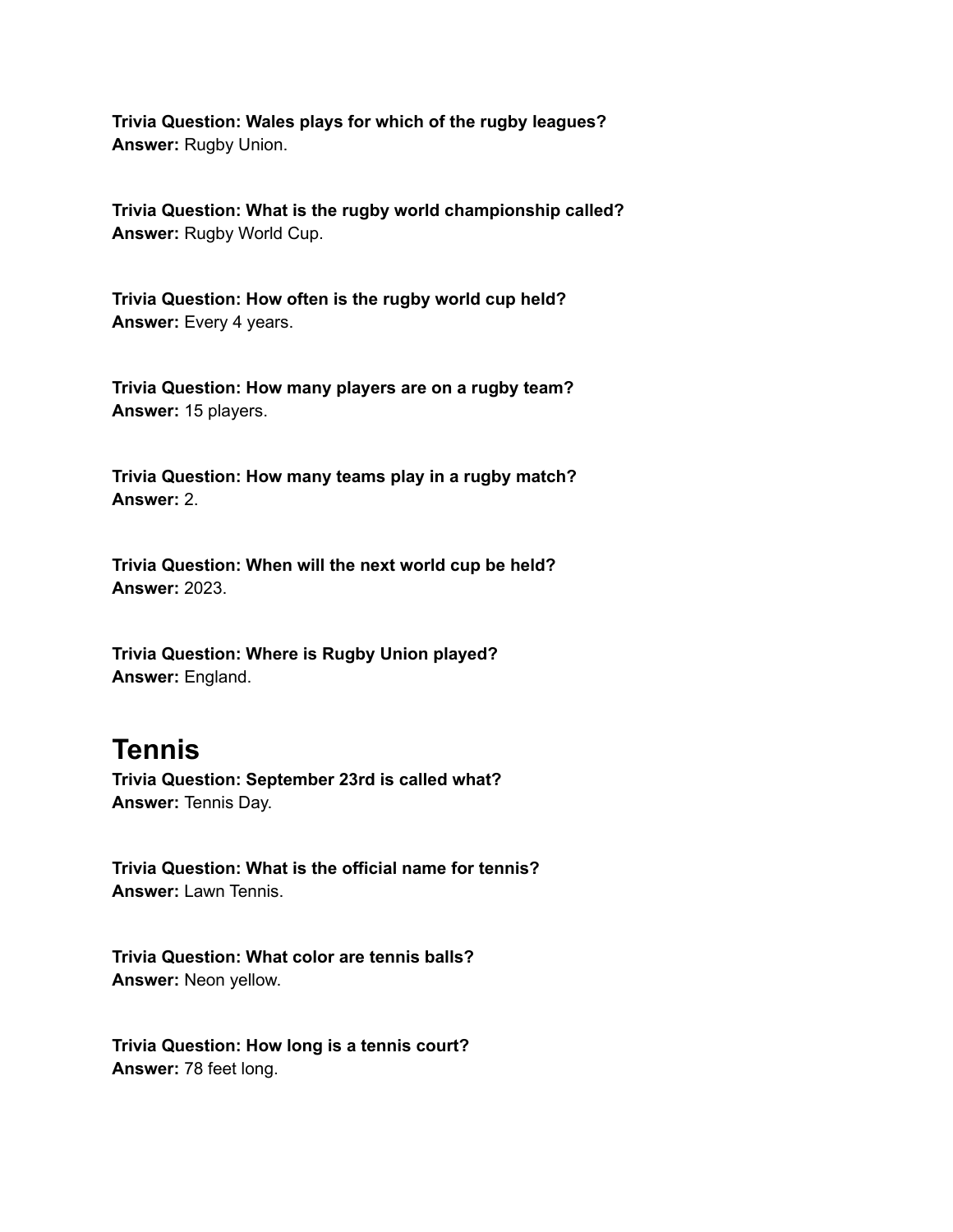**Trivia Question: How wide is the tennis court? Answer:** 27 feet.

**Trivia Question: What is the largest grand slam in tennis? Answer:** Wimbledon.

**Trivia Question: How many grand slam events are there in tennis? Answer**: 4.

**Trivia Question: When a player shoots first, what is this called? Answer:** A serve.

**Trivia Question: When a player returns the ball, what is this called? Answer:** A volley.

**Trivia Question: A ball that can be hit using a backhand or forehand swing is called what? Answer:** A lob.

### **Baseball**

**Trivia Question: Which team holds the most world series titles in major league baseball? Answer:** New York Yankees.

**Trivia Question: How many home runs did Barry Bonds hit? Answer:** 73.

**Trivia Question: How many players have hit 4 home runs in a single game? Answer:** 14 players.

**Trivia Question: What year was the National Baseball Hall of Fame created? Answer:** 1935.

**Trivia Question: What player went to the world series for three straight years? Answer:** Don Baylor.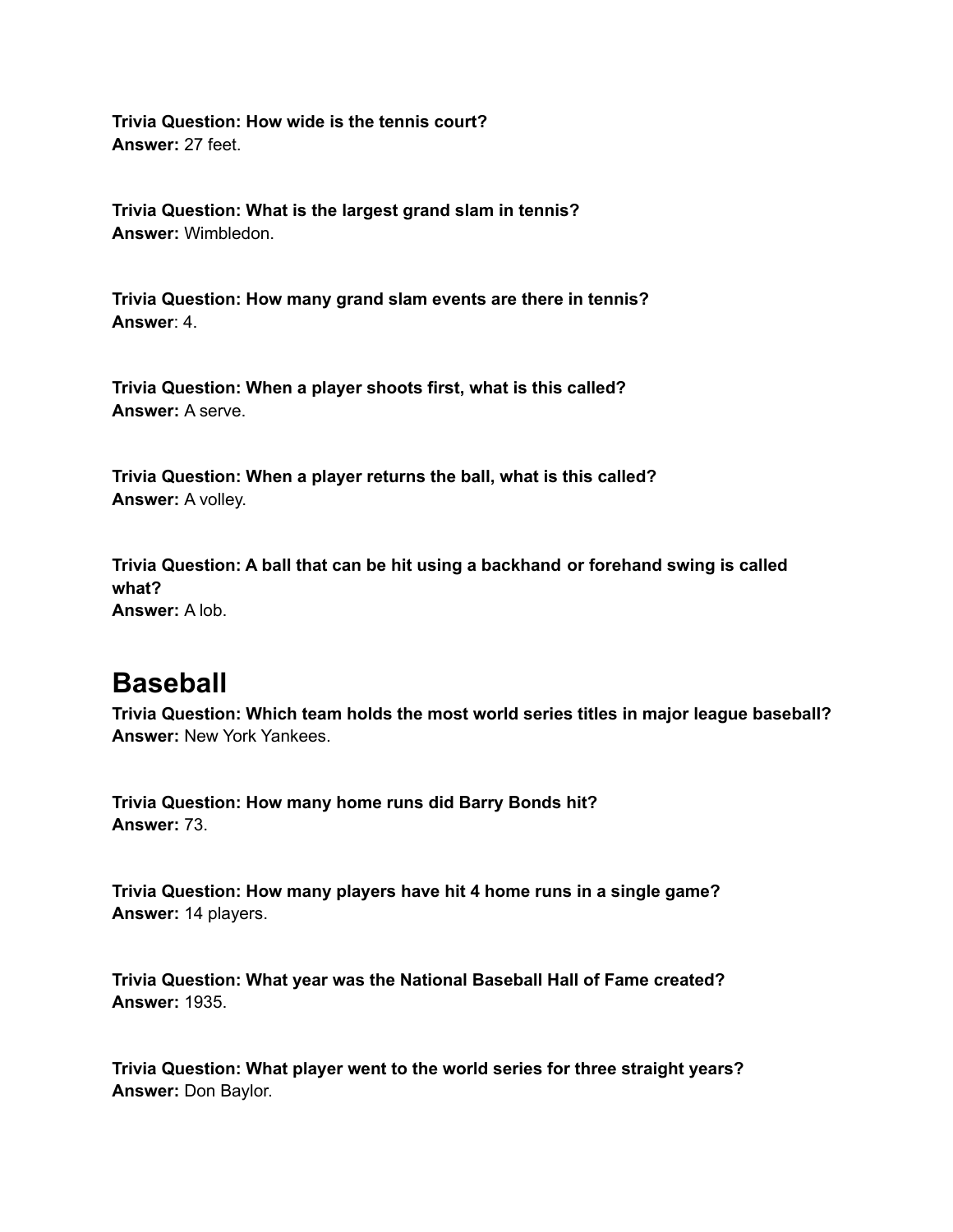**Trivia Question: What player played for 16-straight years without missing a single game? Answer:** Cal Ripken, Jr.

**Trivia Question: Jimmy Piersall celebrated his 100th home run by doing what? Answer:** Running the bases backward.

**Trivia Question: How many hits does Pete Rose have in the MLB? Answer:** 4,256 hits.

**Trivia Question: Who struck out the most batters in pitcher history? Answer:** Nolan Ryan.

**Trivia Question: Who holds the previous record of 70 home runs that was broken in 1998?**

**Answer:** Mark McGuire.

## **Hockey**

**Trivia Question: True or false, hockey pucks are frozen before games? Answer:** True.

**Trivia Question: The Pittsburgh Penguins once had a penguin named what? Answer:** Slapshot Pete.

**Trivia Question: True or false, every member of the winning Stanley Cup team gets a day with the trophy? Answer:** True.

**Trivia Question: When did "puck drops" first start? Answer:** 1906.

**Trivia Question: True or false, the Stanley Cup contains typos? Answer:** True.

**Trivia Question: If two goalies are injured on a team, who can play in the position?**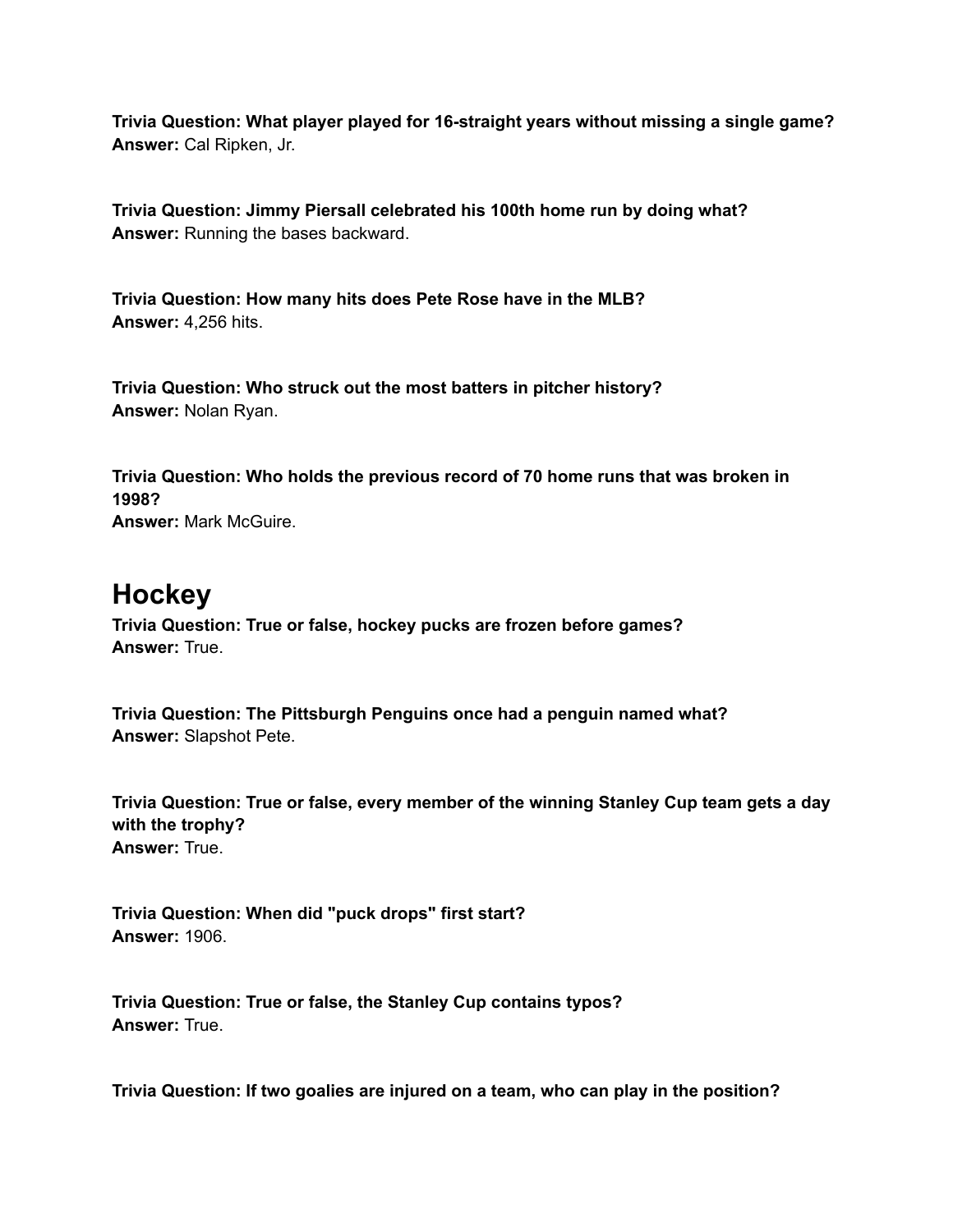**Answer:** A fan.

**Trivia Question: Captain rules meant that a player had to be on the ice at all times, which player was this? Answer:** The captain.

**Trivia Question: When was the first outdoor game of hockey played professionally? Answer:** 1991.

**Trivia Question: Where was the first outdoor game played professionally? Answer:** Las Vegas, Nevada.

**Trivia Question: Who scored five goals, five different ways? Answer:** Mario Lemiex.

## **General**

**Trivia Question: How many winter Olympic Games sports are played? Answer:** 15 sports.

**Trivia Question: What Jamaican sprinter won gold medals at the 100, 200, and 4 x 100m relay three times? Answer:** Usain Bolt.

**Trivia Question: Who was won the most tennis grand slam titles? Answer:** Novak Djkovic.

**Trivia Question: What year was the first super bowl played? Answer:** 1967.

**Trivia Question: How many sports were played during the 2008 Summer Olympics? Answer:** 28 sports.

**Trivia Question: What baseball team has the most funds to work with? Answer:** New York Yankees.